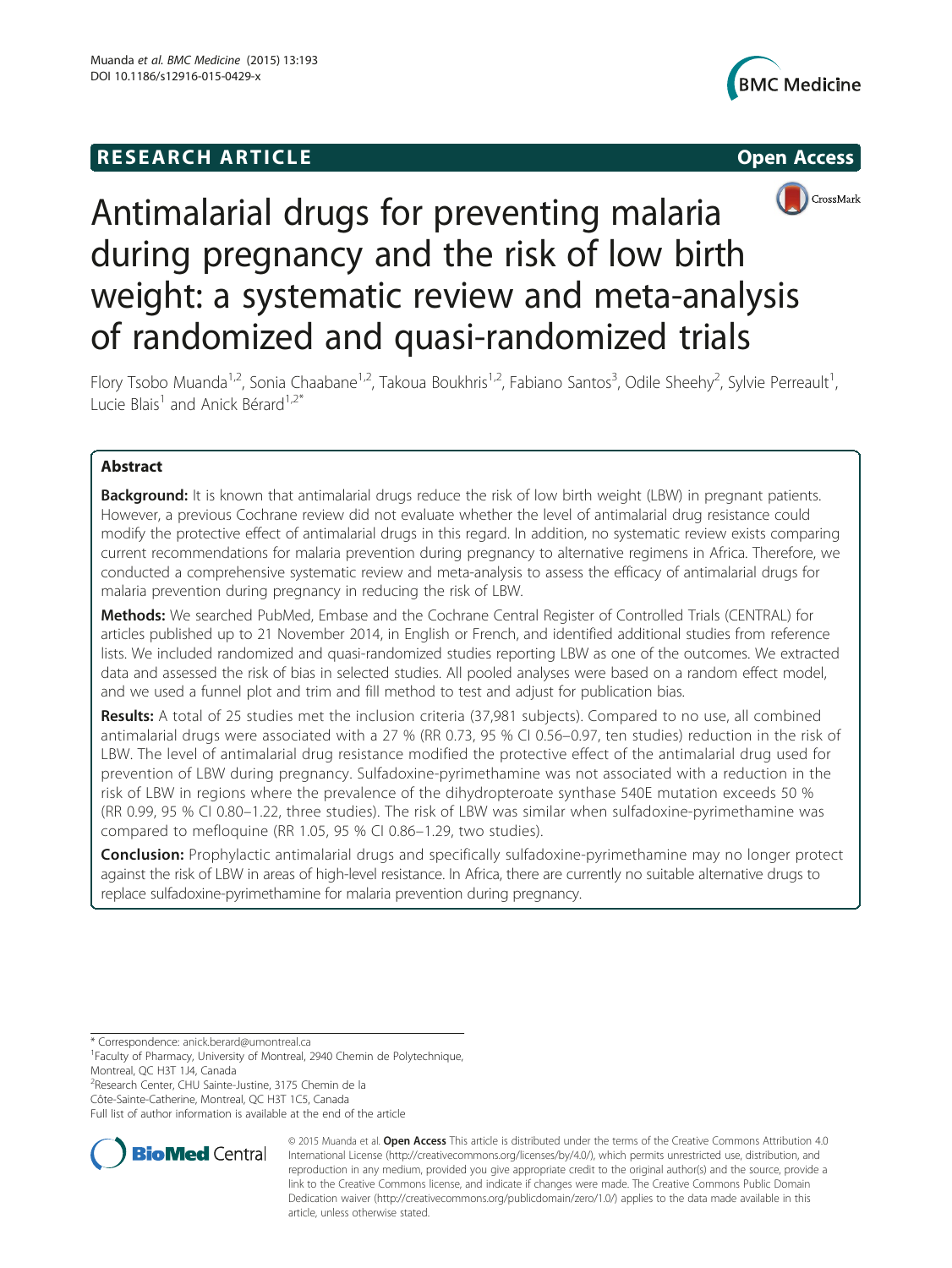# Background

Low birth weight (LBW) is defined as a birth weight of a live born infant of less than 2,500 g (5.5 lb) regardless of gestational age [\[1](#page-11-0)]. LBW is one of the leading causes of neonatal and infant mortality in the world and may be the result of a short gestational period, intrauterine growth restriction (IUGR), or a combination of both events [[1](#page-11-0)]. Infants born with this adverse outcome are at higher risk of early growth retardation, infectious diseases, developmental delay, death during infancy and chronic disease in adulthood [\[2](#page-11-0), [3\]](#page-11-0). It is estimated that over 4 million children are born each year with LBW in Africa, where malaria infection accounts for up to 560,000 (14 %) LBW infants and 11 % of LBW-related infant mortality [[4](#page-11-0)]. Malaria is a mosquito-borne infectious disease transmitted by a parasitic protozoan in the Plasmodium genus. This disease leads to maternal anemia and placental parasitemia, which are both known risk factors for LBW. This may explain the high LBW prevalence observed in regions where malaria is endemic, and hence making the disease a potentially modifiable necessary cause of LBW. Therefore, the use of antimalarial drugs appears to be one of the most appropriate interventions to prevent the deleterious effect of malaria during pregnancy and to reduce child mortality as recommended by the Millennium Development Goals (MDGs) [\[5](#page-11-0)]. A recent Cochrane review published in 2014 reported that compared to placebo, prophylactic antimalarial drug use during pregnancy reduced the risk of LBW by 27 % among women in their first or second pregnancy [\[6](#page-11-0)]. Previously, another meta-analysis showed that the use of three or more doses of sulfadoxinepyrimethamine compared to two doses was associated with a reduction of the risk of LBW by 23 % among HIV-negative women [[7\]](#page-11-0).

World Health Organization (WHO) guidelines for the treatment of malaria recommend that first-line treatment should be changed if the total failure rate exceeds 10 % [\[8](#page-11-0)]. Current evidence suggests that the efficacy of antimalarial drugs in preventing LBW may decrease with Plasmodium resistance [\[9](#page-11-0)], but the threshold at which these drugs will fail to reduce the risk of LBW remains unclear. An earlier meta-analysis published in 2007 showed that the level of drug resistance had no effect on the efficacy of intermittent preventive treatment (IPT) during pregnancy with sulfadoxine-pyrimethamine in reducing the risk of LBW. However, the range of resistance (19–26 %) identified in those studies was narrow, which limited the generalizability of this finding [[10\]](#page-11-0). In contrast, a cohort study conducted in central Africa in 2012 showed that the level of drug resistance may modify the effectiveness of sulfadoxine-pyrimethamine. However, this result should be interpreted with caution given the study design limitations [\[11\]](#page-11-0). In addition, it is currently known that high prevalence of quintuple mutation (dihydropteroate synthase

540 E mutation, dhps 540E) and sextuple mutation (additional dhps 581G or dihydrofolate reductase, dhfr 164 L mutation to quintuple mutation) in Plasmodium falciparum infections may interfere with sulfadoxinepyrimethamine effectiveness [\[12](#page-11-0)–[15\]](#page-12-0). The 2014 Cochrane review did not evaluate drug resistance as a modifier of the protective effect of antimalarial drugs in reducing the risk of LBW. In addition, there is a lack of head-tohead randomized controlled trials (RCTs) that evaluate potential alternatives to IPT during pregnancy with sulfadoxine-pyrimethamine. However, given the increasing resistance to this drug, some head-to-head RCTs comparing sulfadoxine-pyrimethamine to mefloquine or antibiotics have been published recently [[16](#page-12-0)–[18\]](#page-12-0), but no updated synthesis including these new trials are available in the literature.

Therefore, the objectives of our systematic review were: 1) to quantify the protective effect of antimalarial drugs used for the prevention of malaria during pregnancy in reducing the risk of LBW compared to no use of antimalarial drugs; 2) to examine whether the level of drug resistance and gravidity could modify the protective effect of antimalarial drugs in reducing the risk of LBW; 3) to evaluate the risk of LBW associated with the use of three doses or more of the main types of antimalarial drugs compared to the use of two doses of these drugs; and 4) to compare the risk of LBW between women taking sulfadoxinepyrimethamine and those taking different antimalarial drug alternatives for malaria prevention during pregnancy.

# **Methods**

# Data sources and search strategy

We followed the Preferred Reporting Items for Systematic Reviews and Meta-Analysis (PRISMA) [\[19](#page-12-0)]. For a complete PRISMA checklist, see Additional file [1](#page-11-0). We systematically searched PubMed, Embase and the Cochrane Central Register of Controlled Trials (CENTRAL) for all relevant articles, reporting associations between LBW and gestational exposure to antimalarial drugs used for the prevention of malaria during pregnancy up to 21 November 2014, with the following key words: 'malaria'; and 'low birth weight'. Details of the search strategy for PubMed are available and described in Additional file [2](#page-11-0). The search strategies for other databases are available upon request. The reference lists of retrieved articles were reviewed in order to identify studies that were not obtained from the preliminary literature.

# Study selection

Eligibility criteria for study selection included: 1) RCTs and quasi-randomized controlled trials containing data of pregnant women exposed to any type of antimalarial drug used for malaria prevention, as well as a control group (no use of antimalarial drug, placebo, or other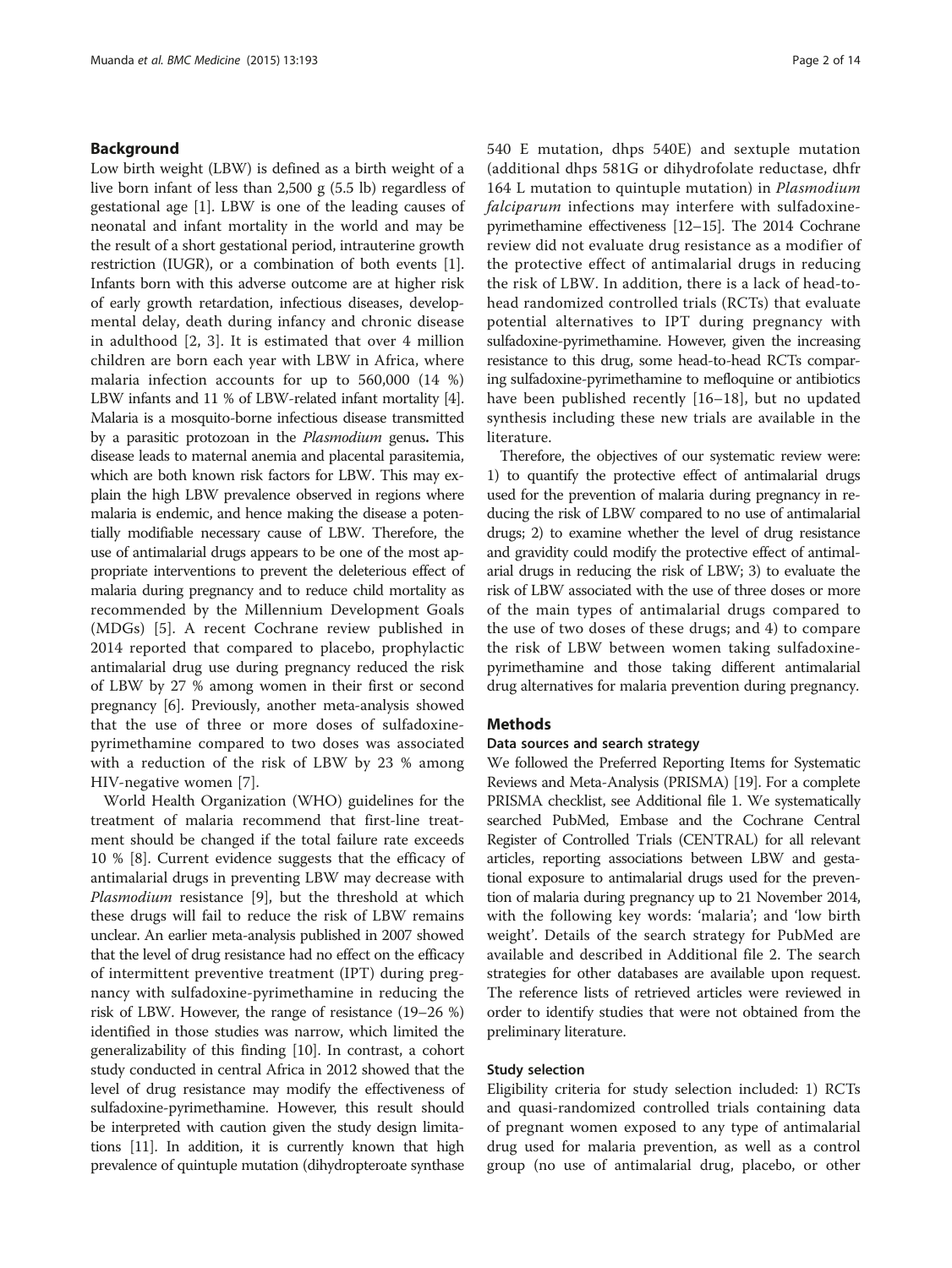<span id="page-2-0"></span>type of antimalarial), and with data reporting the outcome of interest (LBW). RCTs were defined as clinical trials in which individuals or other units were assigned to different treatment groups using randomization allocation, such as random number, computer-generated random sequences, coin tossing and drawing lots. Quasi-randomized studies are clinical trials in which individuals or other units are assigned to different treatment groups using non-strictly random methods of allocation. Examples of quasi-random methods of assignment include alternation, date of birth and medical record number [\[20\]](#page-12-0); 2) studies published in French or English; and 3) studies that reported a P. falciparum infection. We excluded observational studies (cohort, case control and cross-sectional studies), case reports, case series and unpublished data (grey literature). Studies conducted among HIV-infected women were also discarded. Indeed, a recent meta-analysis that included HIV-positive pregnant women was available in the literature [\[7\]](#page-11-0) and since then only one head-to-head RCT conducted among HIVpositive pregnant women has been published [\[21\]](#page-12-0).

After the initial search strategy, two independent reviewers (FTM and AB) used the inclusion and exclusion criteria to screen titles of abstracts and assessed only full texts of relevant studies for eligibility. Disagreements were resolved by consensus. All studies that did not meet inclusion criteria were excluded with reasons provided in a flow chart (Fig. 1).

### Data extraction

Two investigators (FTM and AB) extracted the following information in a standardized form: first author's name; publication year; period of study; location; study design; number of women enrolled; risk of LBW in exposed and control group; dropout rates in each trial; local malaria transmission rates; and level of antimalarial drug resistance (clinical and molecular resistance).

Clinical resistance to antimalarial drugs was defined by treatment failure rates at day 14 or 28 in symptomatic children aged 6–59 months in the study region [\[22](#page-12-0)]. If available, data on transmission level and therapeutic failure to antimalarial drugs in children aged 6–59 months

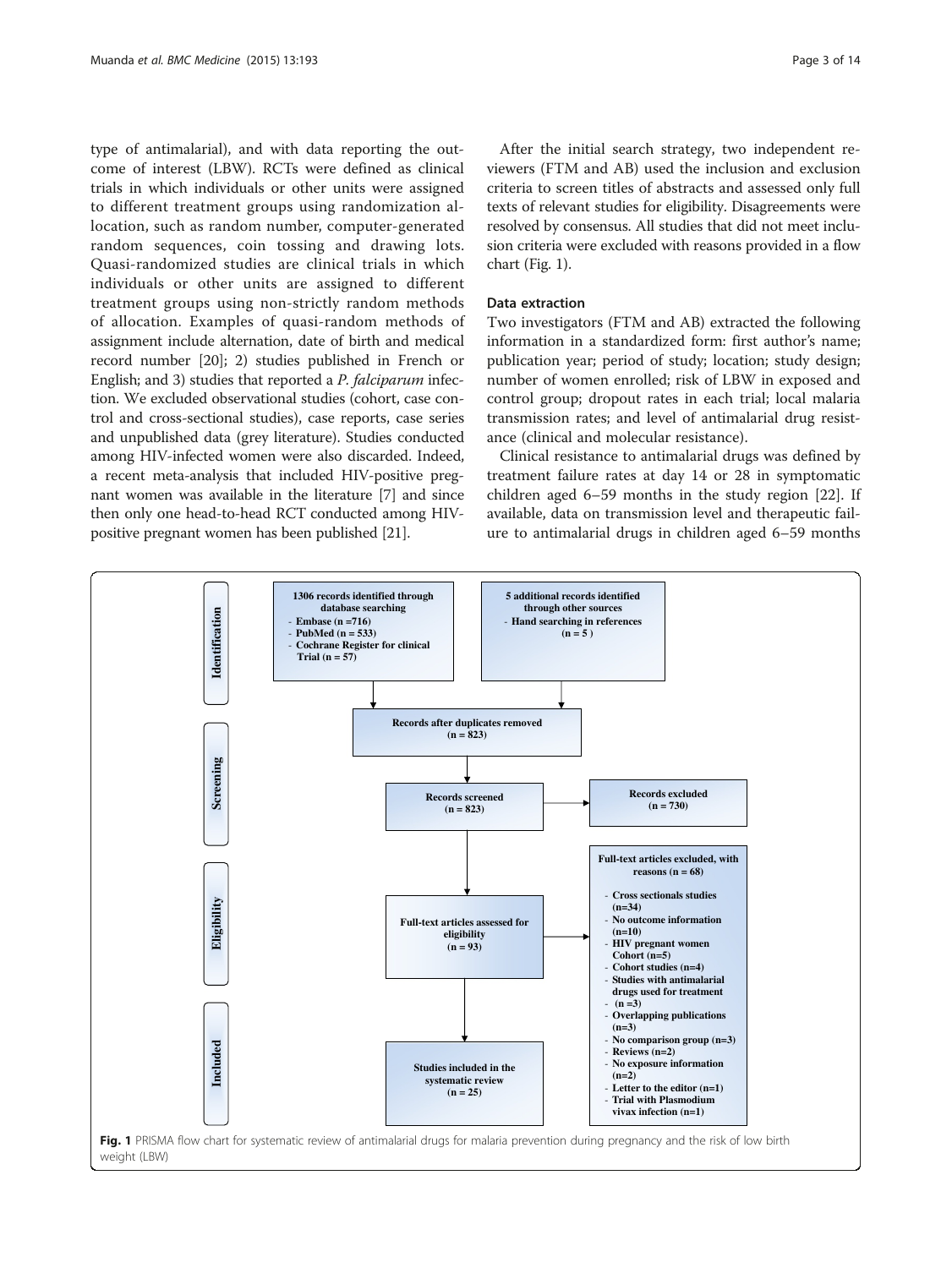in the study region were collected from each RCT included in our review.

We used this subpopulation to evaluate efficacy of antimalarial drugs, given that most RCTs included in our review were carried out when assessment of efficacy of these drugs involved children under 5 years old of age. Moreover, a previous meta-analysis also used a therapeutic failure rate of children under 5 years old to assess the effect of sulfadoxine-pyrimethamine resistance on the efficacy of intermittent preventive therapy for malaria control during pregnancy [\[10](#page-11-0)].

Molecular resistance to sulfadoxine-pyrimethamine was defined by the prevalence of molecular markers of P. falciparum resistance to sulfadoxine-pyrimethamine (dhps 540E) in symptomatic children aged 6–59 months. We used data obtained from a database that mapped dhfr and dhps gene distribution associated with sulfadoxinepyrimethamine resistance in Africa [\[9](#page-11-0), [12,](#page-11-0) [23](#page-12-0)]. This map is currently used as a tool to track the spatial extent and temporal patterns of sulfadoxine-pyrimethamine resistance mutations across the African continent [\[12\]](#page-11-0).

This method is the gold standard for monitoring antimalarial drug efficacy and helps policy makers shape recommendations for malaria treatment and prophylaxis [\[24](#page-12-0)].

Risk ratios (RRs; intention-to-treat and per-protocol estimates) along with 95 % confidence intervals (CIs) were extracted from all included studies. When the measure of association was not reported, we calculated unadjusted risk ratios by means of the Mantel–Haenszel chi-squared test. Therefore, we used the risk ratio as the main effect measure in this review.

# Risk of bias in individual studies

The risk of bias for each study included in the review was assessed independently by two authors using the Cochrane Collaboration's tool for assessing risk of bias of RCTs [[25](#page-12-0)]. Disagreement was resolved through consensus after discussion in integrative session. The tool covers six bias domains: 1) sequence generation describes the method used to generate the allocation sequence in sufficient detail to allow an assessment of whether it should produce comparable groups; 2) allocation concealment describes the method used to conceal the allocation sequence in sufficient detail to determine whether intervention allocations could have been foreseen before or during enrolment; 3) blinding of participants and personnel describes all measures used, if any, to blind trial participants and researchers from knowledge of which intervention a participant received; 4) incomplete outcome data describes the completeness of outcome data for each main outcome including attrition and exclusions from the analysis; 5) selective reporting describes how selective outcome reporting was examined and what was found; and 6) other source of bias describes any important concerns about bias not

covered in the other domains in the tool [\[25\]](#page-12-0). Based on empirical and theoretical considerations [[25\]](#page-12-0), RCTs with inadequate random sequence generation, allocation concealment, attrition [\[26\]](#page-12-0) or reporting bias were considered as studies with a high risk of bias. When sufficient information was not provided on these different domains of bias to allow a definite judgement, we considered that the risk of bias was unclear. In contrast, when a study was free of these biases, we considered the risk of bias as low.

### Statistical analysis

We calculated the summary risk ratios and 95 % confidence intervals using a random effect model (method of DerSimonian and Laird) due to differences between study populations and interventions [[27](#page-12-0)]. This model considers the variation within and between RCTs in their calculation of the overall effect size [[20](#page-12-0)]. Given that the RCTs included in our review were carried out across different countries in Africa, with different populations, interventions and levels of antimalarial drug resistance [[9, 12](#page-11-0), [23](#page-12-0)], we assumed that the random effect model was the most appropriate model to calculate the summary estimate for all analyses.

In the sensitivity analysis, we used a fixed effect model to test the robustness of our findings [[20\]](#page-12-0). Pooled estimates of each meta-analysis and estimates of individual studies also with their 95 % CI were presented in a forest plot. Heterogeneity was explored graphically and quantified with the  $I^2$  statistic, which provides the percentage of the variability in effect estimates that is due to heterogeneity rather than sampling error (chance) [[28](#page-12-0)]. When the value of the  $I^2$  statistic was found to be higher than 50 %, representing significant heterogeneity [[20\]](#page-12-0), we identified outliers using a Galbraith plot. We attempted to explain this heterogeneity by stratification according to the level of clinical resistance to antimalarial drugs (treatment failure rates in symptomatic children at day 14 or 28), gravidity and risk of bias of studies included.

To investigate the association between clinical resistance and the efficacy of antimalarial drugs in reducing the risk of LBW, we used a 10 % threshold for treatment failure rate, which is the current cut-off recommended by the WHO for policy change in malaria areas [[8](#page-11-0)]. We also restricted our analysis of trials conducted in East Africa, where the prevalence of the dihydropteroate synthase 540E mutation (a proxy of high-level sulfadoxinepyrimethamine resistance) exceeds 50 %, to examine the association between molecular resistance to sulfadoxinepyrimethamine and its efficacy in reducing LBW [\[23](#page-12-0)]. This threshold for molecular markers has also been used, as recommended by the WHO, stating that intermittent preventive treatment of infants (IPTi) with sulfadoxine-pyrimethamine should not be implemented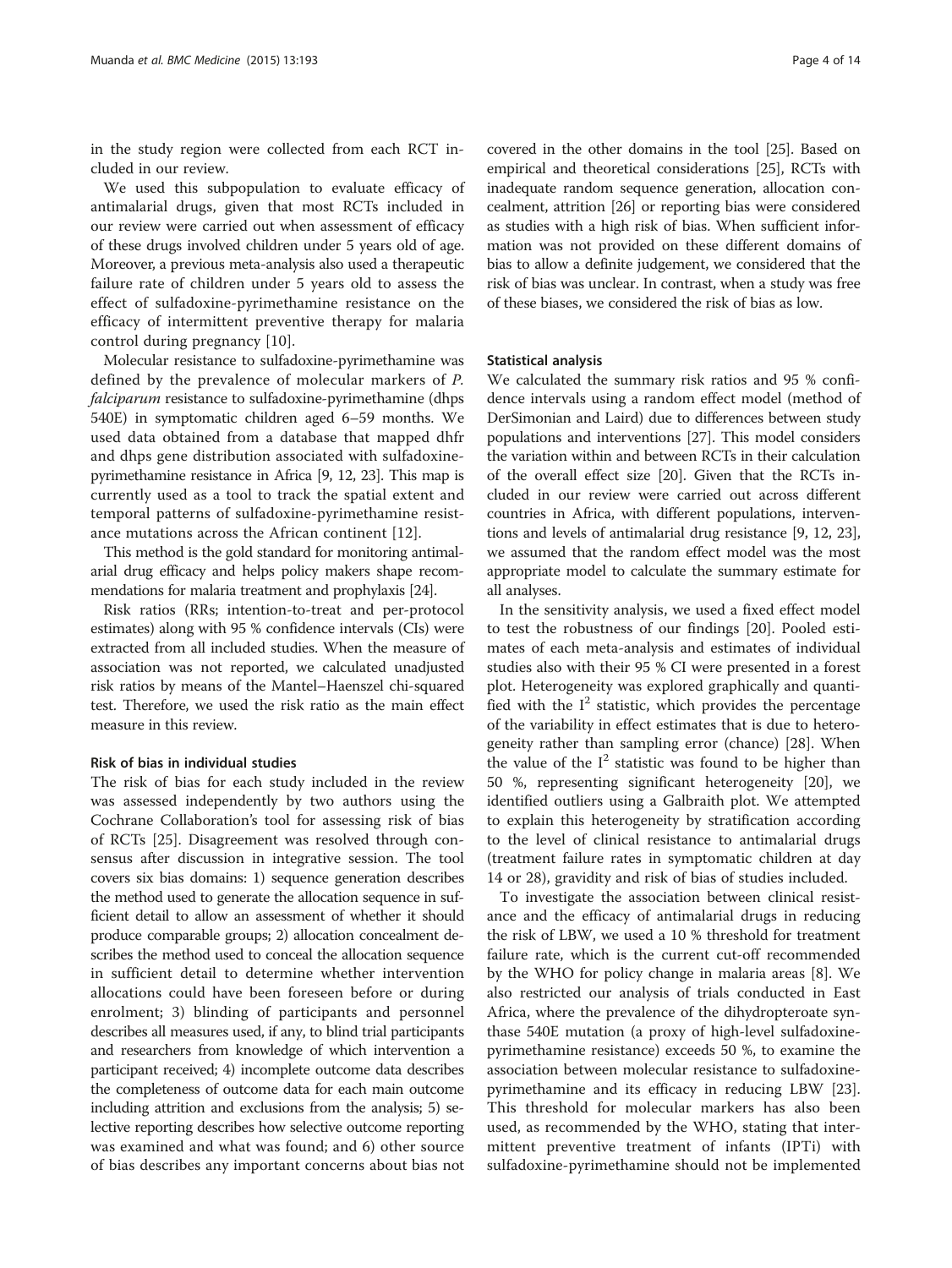when the prevalence of the dhps 540E mutation among infected individuals exceeds 50 % [[23](#page-12-0)].

We evaluated publication bias by visual inspection of a funnel plot (eyeball test) and by Egger's [[29\]](#page-12-0) and Begg's test [[30\]](#page-12-0), and adjusted for possible publication bias by means of the trim and fill method [\[31\]](#page-12-0). We performed a sensitivity analysis with a fixed effect model (inverse variance method) and conducted additional analysis by removing outliers identified by a Galbraith plot.

We also investigated the influence of each individual study on the overall meta-analysis summary estimate after removal of each trial one at a time from the meta-analysis. We quantified the difference between risk estimate of trials with low risk of bias compared to trials with high risk and unclear risk of bias using random effect meta-regression in our main meta-analysis. Pooled analysis was based on intention-to-treat estimates when provided in the trial. Otherwise, per-protocol estimates were used. All analyses were performed using Stata version 12.1 (StataCorp LP, College Station, TX, USA).

# Results

# Study selection

A total of 1,306 articles were initially identified. After removing duplicates, 818 articles remained for further consideration. Screening article titles and abstracts led to the exclusion of an additional 730 articles, and the assessment of 88 full-text articles for possible inclusion. After reviewing the reference list of eligible articles, five additional articles were added for possible inclusion. Of those 93 articles, 25 met the inclusion criteria [[16](#page-12-0)–[18](#page-12-0), [32](#page-12-0)–[53](#page-12-0)] and 68 were excluded. The list of the reasons for the exclusions is provided (Fig. [1](#page-2-0)). The flow of studies through the screening process of the review is shown in Fig. [1](#page-2-0) and reported based on PRISMA guidelines.

# Study characteristics

Data from 37,981 pregnant women across the included studies (range: 266 to 5,775) were analyzed in our review. Ten studies compared any type of antimalarial drug (chloroquine, sulfadoxine-pyrimethamine, mefloquine, dapsone-pyrimethamine) to a placebo or no use of antimalarial drug; five studies compared three doses or more versus two doses of sulfadoxine-pyrimethamine; two studies compared weekly doses versus two doses of chloroquine; five studies compared IPT with sulfadoxinepyrimethamine versus weekly chloroquine; two studies compared IPT with sulfadoxine-pyrimethamine versus IPT with mefloquine; and the remaining studies compared IPT with amodiaquine-sulfadoxine-pyrimethamine compared to IPT with sulfadoxine-pyrimethamine alone (one study), and IPT with sulfadoxine-pyrimethamine versus daily cotrimoxazole (one study).

The median dropout rate of studies included in the review was 14.1 % (interquartile range (IQR): 8.55–21.45 %; range: 1.5–51 %). The rate of loss to follow-up did not significantly differ between the exposed and control group when reasons were provided in the study. Four trials showed a significant difference in the rate of adverse events between the exposed and control group [[16](#page-12-0), [39, 40](#page-12-0), [46](#page-12-0)]. The first trial conducted by Clerk and colleagues showed that women taking amodiaquine-sulfadoxinepyrimethamine were more likely to report an adverse event than those taking sulfadoxine-pyrimethamine alone (RR 1.88, 95 % CI 1.70–2.07), but no women were withdrawn from the study because of an adverse event [[39](#page-12-0)]. The second trial carried out in Thailand by Nosten and colleagues reported a significant difference of the rate of stillbirth between women who were taking mefloquine compared to women exposed to a placebo  $(P < 0.01)$  in the first phase of the study, but as this increase was unexpected the author conducted a second phase in the trial and pooled the data from the two periods that showed no significant difference in the rate of stillbirth between women exposed to mefloquine and control  $(P = 0.13)$  [[46](#page-12-0)]. The third trial, which was a multicentre study, showed that the number of women with serious adverse events was higher in the mefloquine group compared to the sulfadoxine-pyrimethamine group, but a causal relationship could not be established by members from the data and safety monitoring board (DSMB) of the trial [\[16](#page-12-0)]. The fourth trial conducted by Briand and colleagues in Benin showed that adverse events were more commonly associated with the use of mefloquine compared to sulfadoxine-pyrimethamine (prevalence: 78 % versus 32 %;  $P < 0.01$  [\[40](#page-12-0)].

No significant differences in the rate of adverse events or foetal loss were found in the remaining studies [[17](#page-12-0), [18, 32](#page-12-0)–[38](#page-12-0), [41](#page-12-0)–[45](#page-12-0), [47](#page-12-0)–[53](#page-12-0)]. Ten trials (40 %) reported using intention-to-treat analysis [\[17](#page-12-0), [18](#page-12-0), [32, 33, 41](#page-12-0), [43](#page-12-0), [44, 47, 49](#page-12-0), [53](#page-12-0)]; two trials (8 %) carried out a modified intention-to-treat analysis [[16, 40\]](#page-12-0); and the remaining 13 studies (52 %) used a per-protocol analysis [[34](#page-12-0)–[39](#page-12-0), [42](#page-12-0), [45, 46](#page-12-0), [48](#page-12-0), [50](#page-12-0)–[52\]](#page-12-0). A summary of included studies evaluating the use of antimalarial drugs for preventing malaria during pregnancy and the risk of LBW is shown in Additional file [3:](#page-11-0) Table S1.

# Risk of bias in individual studies

Of the 25 studies included, only four studies (16 %) were considered as having a low risk of bias [[16](#page-12-0), [37](#page-12-0), [49](#page-12-0), [53](#page-12-0)] and 17 studies (68 %) were judged as presenting a high risk of bias [[17](#page-12-0), [18](#page-12-0), [32](#page-12-0)–[36, 38](#page-12-0), [43](#page-12-0)–[48](#page-12-0), [50](#page-12-0)–[52\]](#page-12-0). The risk of bias was unclear in the remaining four studies (16 %) [[39](#page-12-0)–[42](#page-12-0)]. A table including the risk of bias of studies is available and described in Additional file [4](#page-11-0): Table S2.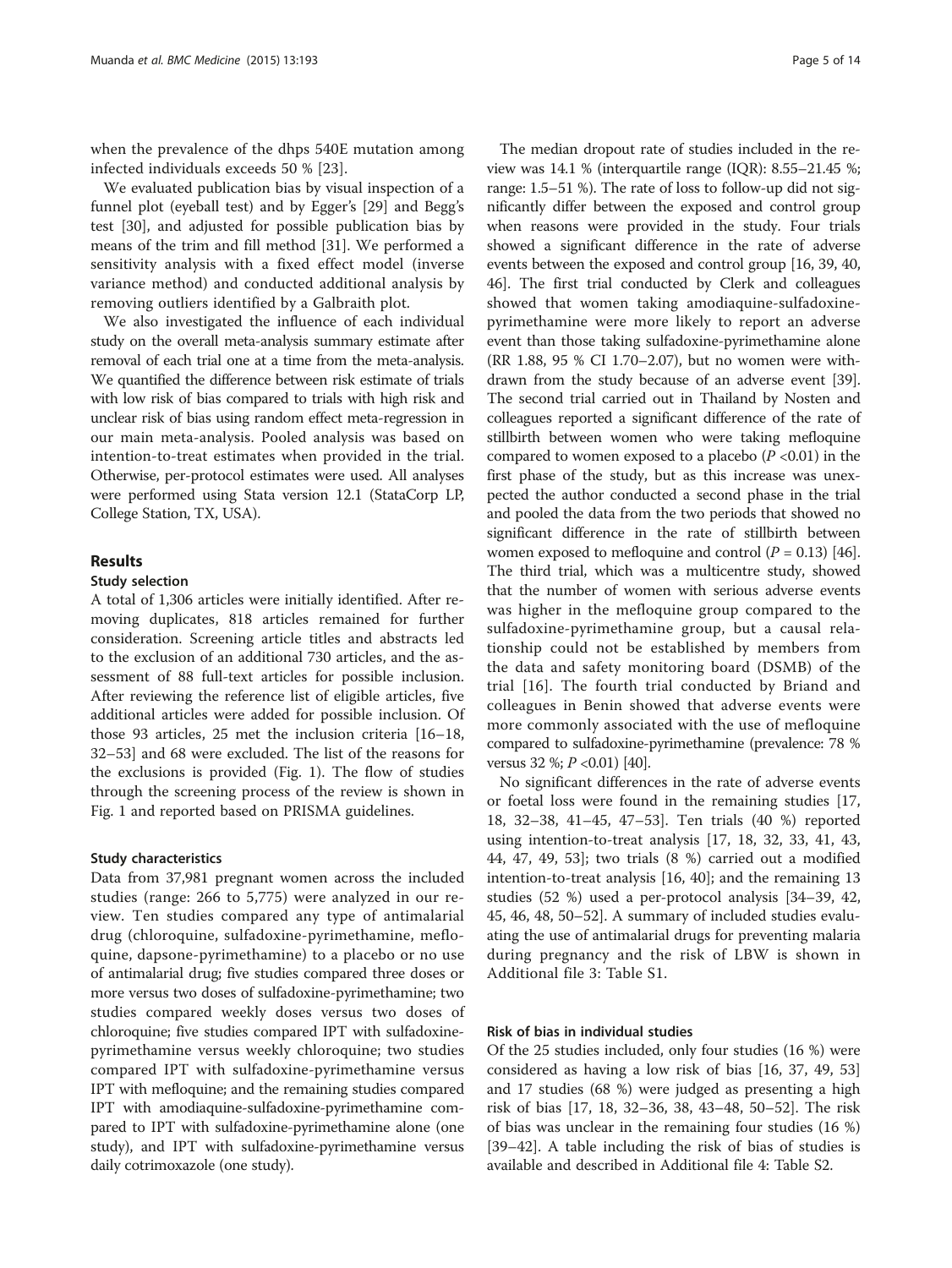# Synthesis of the results

# Antimalarial drugs for prevention of malaria during pregnancy compared to no use of antimalarial drug and risk of LBW: meta-analysis

When all combined antimalarial drugs used for prevention of malaria during pregnancy were compared to no use of antimalarial drug, we detected a significant 27 % reduction in the risk of LBW (RR 0.73, 95 % CI 0.56–0.97;  $I^2 = 70$  %,  $P$  <0.01, ten studies) (Fig. 2). As heterogeneity was high (hinging  $I^2$  statistic = 70 %), we identified an outlier across the ten trials using a Galbraith plot (Additional file [4](#page-11-0): Figure S1). The excluded outlying study used a cluster randomized design in which the units of analysis (health centres) were not selected randomly; this may introduce a selection bias. In addition, statistical analysis did not take into account efficiently variability within and between clusters. This may explain why this study was an outlier in our analysis.

After removal of this outlier, heterogeneity between studies decreased from 70 % to 44.1 % (RR 0.86, 95 % CI 0.70–1.05;  $I^2 = 44.1$  %,  $P = 0.074$ , nine studies) (Additional file [5:](#page-11-0) Figure S2). There was a suggestion of a publication bias (Egger's test,  $P = 0.033$ ; Begg's test,  $P = 0.032$ ) (Additional file [5](#page-11-0): Figure S3), but the trim and fill method indicated no missing studies with a crude estimate similar to the adjusted estimate (Additional file [5:](#page-11-0) Figure S4 and Table S3). In a sensitivity analysis, we performed a meta-analysis using a fixed effect model, which also showed a significant reduction in the risk of LBW when comparing all the combined antimalarial drugs for prevention of malaria during pregnancy to no use of these drugs (Additional file [5:](#page-11-0) Figure S5). There was no influence of each individual study on the overall meta-analysis summary estimate after removal of each trial one at a time from the meta-analysis (Additional file [5:](#page-11-0) Table S4). When we stratified according to the risk of bias, the treatment effect estimate was different in each subgroup of risk of bias with overlapping confidence intervals (test for heterogeneity between subgroups:  $P = 0.075$ ) (Additional file [5:](#page-11-0) Figure S6), but no statistically



#### Favors antimalarials Favors no use of antimalarials

Fig. 2 Antimalarial drugs compared to no use of antimalarial drugs and risk of LBW. Each study is displayed as a square and horizontal line, representing the relative risk together with its confidence interval. The area of the square represents the weight that the study contributes to the meta-analysis. The combined relative risk and its confidence interval are represented by the diamond. The P value after  $I^2$  represents chi-square test for heterogeneity. DerSimonian and Laird were used to calculate the random effect model. CI, confidence interval; LBW, low birth weight; RR, relative risk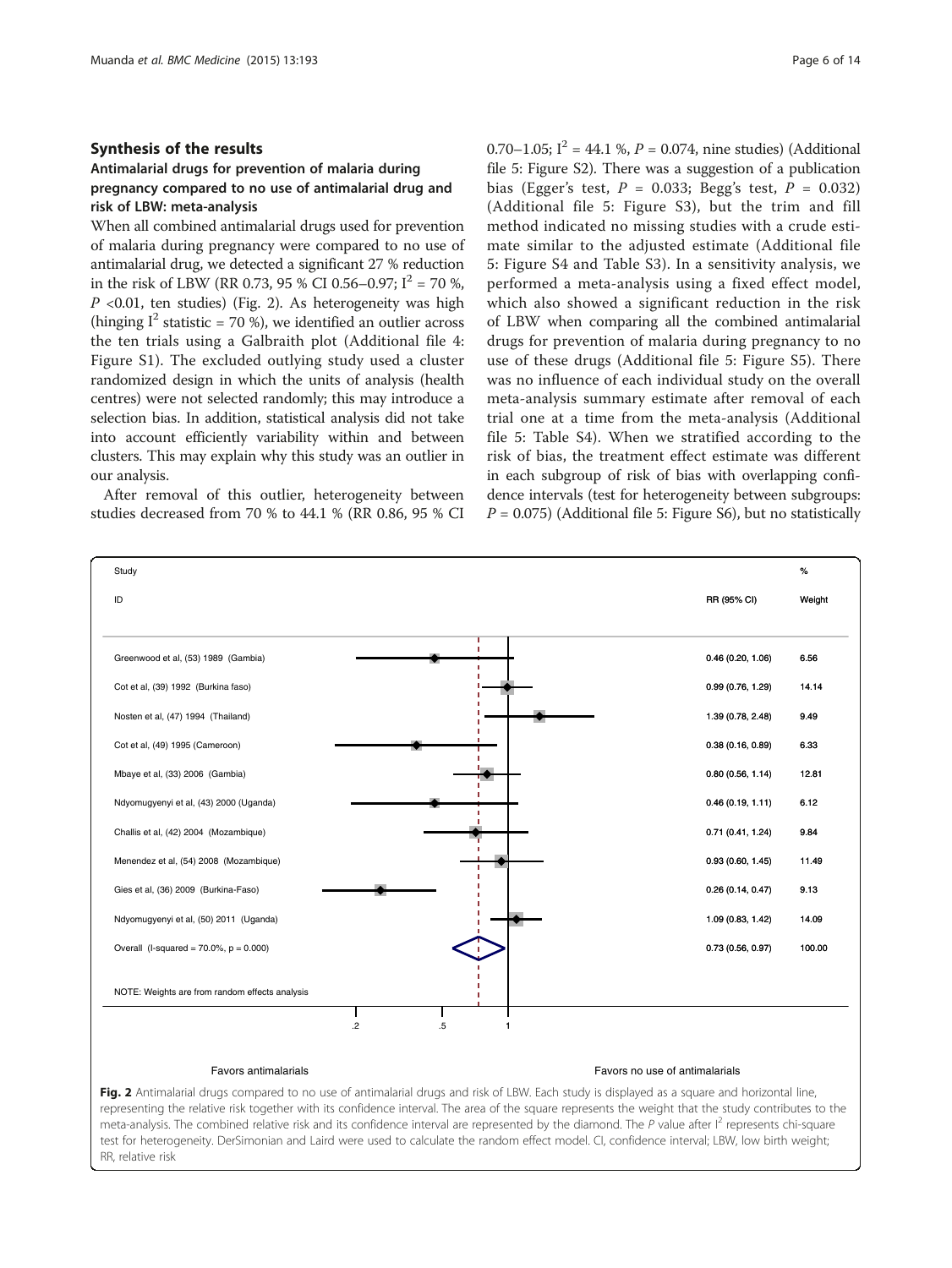<span id="page-6-0"></span>significant difference between each risk estimate was seen after using a meta-regression analysis  $(P > 0.05)$  (Additional file [5:](#page-11-0) Table S5).

# Association between level of drug resistance and gravidity and the efficacy of antimalarial drugs in reducing LBW: meta-analysis

When all the combined antimalarial drugs used for prevention of malaria during pregnancy were compared to no use of antimalarial drug according to the level of drug resistance based on therapeutic failures at day 14 or 28, we found a significant reduction in the risk of LBW in

trials conducted in regions where the level of antimalarial drug resistance was less than 10 % (RR 0.29, 95 % CI 0.18– 0.48;  $I^2 = 0.0$  %,  $P = 0.479$ , two studies), but not in trials conducted in regions where the level of antimalarial drug resistance was over 10 % (RR 0.92, 95 % CI 0.65–1.31;  $I^2$  = 42.3 %,  $P$  = 0.177, three studies) (test for heterogeneity between subgroups:  $P < 0.01$ ) (Fig. 3). When sulfadoxinepyrimethamine was compared to no antimalarial drug use in trials conducted in East Africa, where the level of sulfadoxine-pyrimethamine resistance based on the prevalence of 540E mutation exceeds 50 %, we found no significant reduction of the risk of LBW (RR 0.99,

| Study<br>ID                                    | RR (95% CI)                    | %<br>Weight |
|------------------------------------------------|--------------------------------|-------------|
| Level of drug resistance: less than 10%        |                                |             |
| Cot et al, (49) 1995                           | 0.38(0.16, 0.89)               | 33.25       |
| Gies et al, (36) 2009                          | 0.26(0.14, 0.47)               | 66.75       |
| Subtotal (I-squared = $0.0\%$ , $p = 0.479$ )  | 0.29(0.18, 0.48)               | 100.00      |
| Level of drug resistance : more than10%        |                                |             |
| Ndyomugyenyi et al, (43) 2000                  | 0.46(0.19, 1.11)               | 12.87       |
| Menendez et al, (54) 2008                      | 0.93(0.60, 1.45)               | 34.33       |
| Ndyomugyenyi et al, (50) 2011                  | 1.09 (0.83, 1.42)              | 52.80       |
| Subtotal (I-squared = $42.3\%$ , p = 0.177)    | 0.92(0.65, 1.31)               | 100.00      |
| Gravidity: G1-G2                               |                                |             |
| Greenwood et al, (53) 1989                     | 0.46(0.20, 1.06)               | 11.52       |
| Cot et al , (39) 1992                          | 0.88(0.64, 1.21)               | 18.94       |
| Cot et al, (49) 1995                           | 0.38(0.16, 0.89)               | 11.22       |
| Ndyomugyenyi et al, (43) 2000                  | 0.46(0.19, 1.11)               | 10.92       |
| Challis et al, (42) 2004                       | 0.71 (0.41, 1.24) 15.50        |             |
| Gies et al, (36) 2009                          | 0.26(0.14, 0.47)               | 14.71       |
| Ndyomugyenyi et al, (50) 2011                  | 1.20(0.77, 1.86)               | 17.20       |
| Subtotal (I-squared = $72.4\%$ , $p = 0.001$ ) | 0.59(0.39, 0.90)               | 100.00      |
| Gravidity: G3 and more                         |                                |             |
| Mbaye et al, (33) 2006                         | 0.80(0.56, 1.14)               | 47.29       |
| Ndyomugyenyi et al, (50) 2011                  | 1.05(0.75, 1.46)               | 52.71       |
| Subtotal (I-squared = $16.5\%$ , $p = 0.274$ ) | 0.92(0.71, 1.20)               | 100.00      |
| NOTE: Weights are from random effects analysis |                                |             |
| $.5\,$<br>$\overline{2}$<br>1                  |                                |             |
| <b>Favors antimalarials</b>                    | Favors no use of antimalarials |             |

Fig. 3 All the combined antimalarial drugs compared to no use of antimalarial drugs and risk of LBW stratified by level of drug resistance and gravidity. Each study is displayed as a square and horizontal line representing the relative risk together with its confidence interval. The area of the square represents the weight that the study contributes to the meta-analysis. The combined relative risk and its confidence interval are represented by the diamond. The P value after  $I^2$  represents chi-square test for heterogeneity. DerSimonian and Laird were used to calculate the random effect model. G1–G2 indicates first and second pregnancy; G3 and more indicates two or more previous pregnancies. Test for subgroup difference between each level of drug resistance ( $P < 0.01$ ). Test for subgroup difference between each stratum of gravidity ( $P = 0.102$ ). CI, confidence interval; LBW, low birth weight; RR, relative risk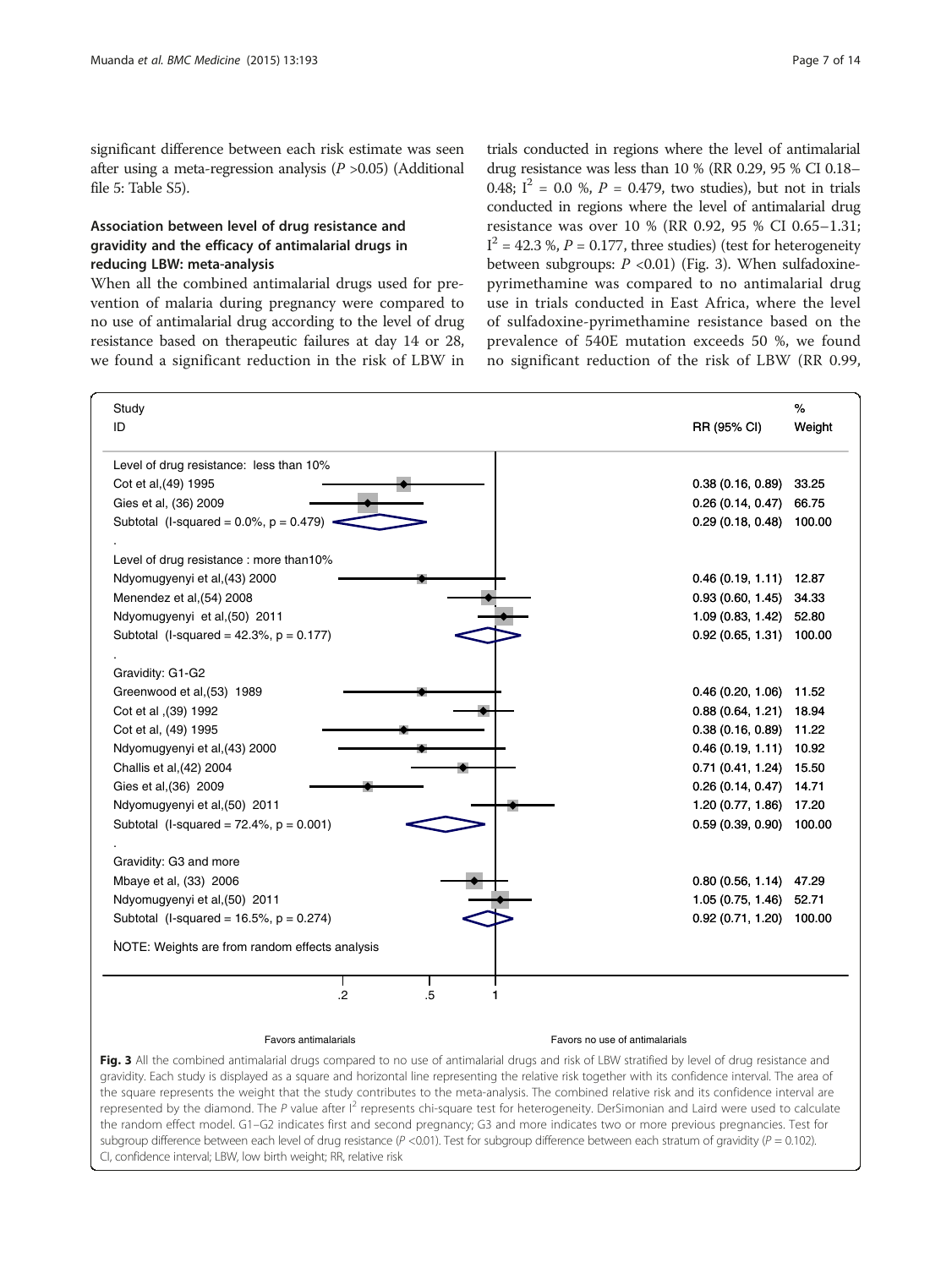95 % CI 0.80–1.22;  $I^2 = 0.0$  %,  $P = 0.376$ , three studies) (Additional file [5:](#page-11-0) Figure S7). After stratifying by gravidity, we also noted a significant reduction in the risk of LBW in primigravidae and secundigravidae (RR 0.59, 95 % CI 0.39–0.90;  $I^2 = 72.4$  %,  $P = 0.01$ , seven studies), but there was no reduction among higher-order multigravidae (RR 0.92, 95 % CI 0.71–1.20;  $I^2 = 16.5$  %,  $P =$ 0.274, three studies); however, confidence intervals overlapped (test for heterogeneity between subgroups:  $P = 0.102$ ) (Fig. [3\)](#page-6-0).

# Three doses or more of the main types of antimalarial drugs compared to two doses of these drugs and risk of LBW: meta-analysis

When three doses or more of sulfadoxine-pyrimethamine were compared to two doses of this drug, we found a significant 25 % reduction in the risk of LBW (RR 0.75, 95 % CI 0.59–0.96;  $I^2 = 27.1$  %,  $P = 0.241$ , five studies) (Fig. 4). No evidence of publication bias was detected after

inspection of the funnel plot (Egger's test,  $P = 0.901$ ; Begg's test,  $P = 1.000$ ) (Additional file [5](#page-11-0): Figure S8). In a sensitivity analysis, a significant reduction of LBW was also found when using a fixed effect model (RR 0.77, 95 % CI 0.63–0.93;  $I^2 = 27.1$  %,  $P = 0.241$ , five studies) (Additional file [5:](#page-11-0) Figure S9). There was no influence of each individual study on the overall meta-analysis summary estimate after removal of each trial one at a time from the meta-analysis (Additional file [5:](#page-11-0) Table S6).

When weekly chloroquine chemoprophylaxis was compared to two doses of chloroquine, no significant reduction in the risk of LBW was found (RR 1.13, 95 % CI 0.70–1.83, two studies) (Fig. 4).

# Sulfadoxine-pyrimethamine compared to antimalarial drug alternatives for malaria prevention during pregnancy and risk of LBW: meta-analysis

Compared to chloroquine, sulfadoxine-pyrimethamine was significantly associated with a 40 % reduction in the risk of



by the diamond. The P value after  $I^2$  represents chi-square test for heterogeneity. DerSimonian and Laird were used to calculate the random effect model. \*Relative risk has been calculated with the Mantel–Haenszel method instead of using the odds ratio (OR) provided in the paper. CI, confidence interval; LBW, low birth weight; RR, relative risk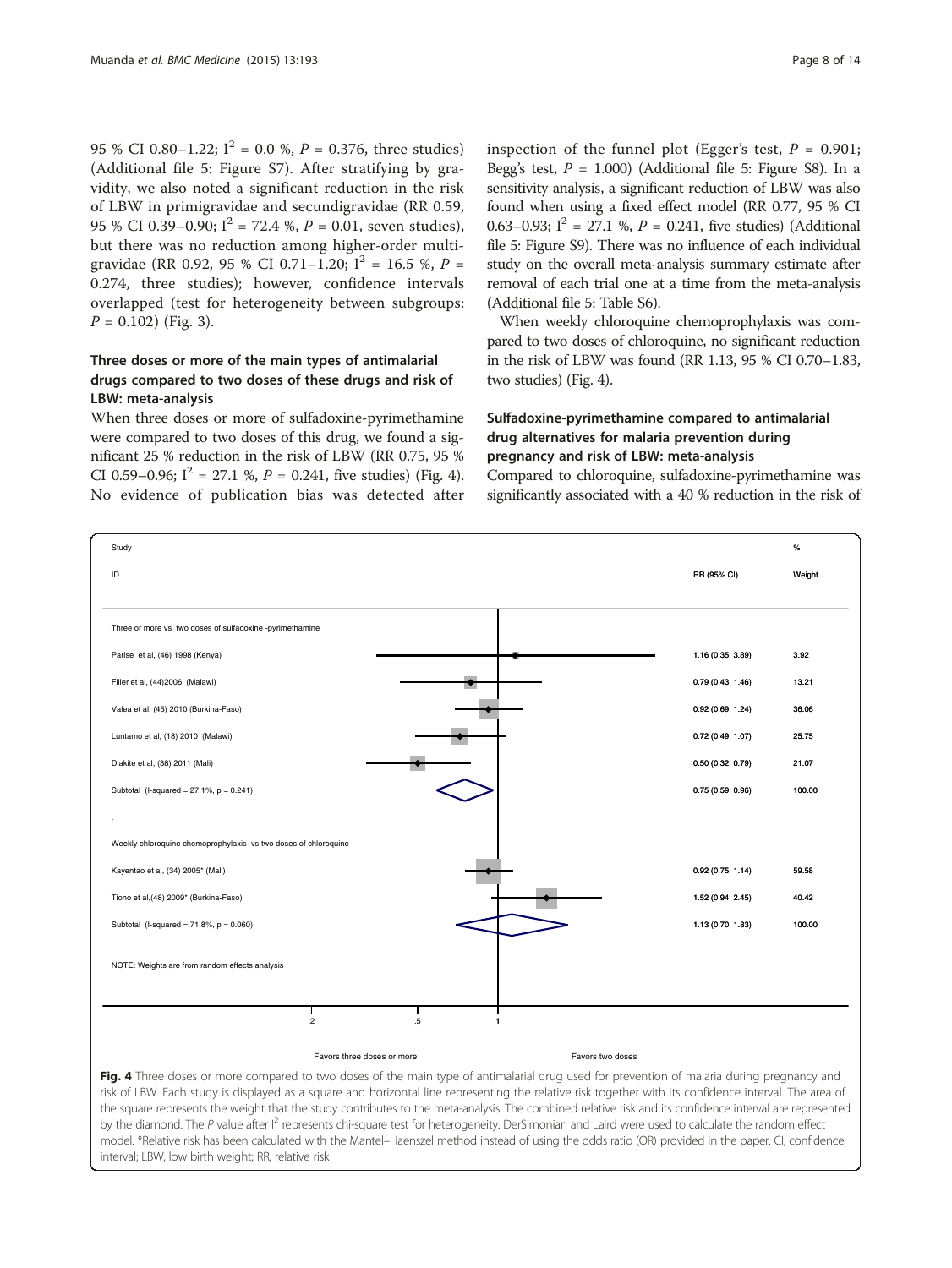LBW (RR 0.65, 95 % CI 0.50–0.84;  $I^2 = 30.1$  %,  $P = 0.221$ , six studies) (Fig. 5). After visual inspection of the funnel plot, there was no evidence of publication bias using Egger's test ( $P = 0.389$ ) and Begg's test ( $P = 0.327$ ) (Additional file [5](#page-11-0): Figure S10). In addition, we conducted a sensitivity analysis using a fixed effect model, which showed a reduction of LBW when sulfadoxine-pyrimethamine was compared to chloroquine (RR 0.61, 95 % CI 0.48–0.77) (Additional file [5](#page-11-0): Figure S11). When sulfadoxine-pyrimethamine was compared to mefloquine, the risk of LBW was similar between the two groups (RR 1.05, 95 % CI 0.86–1.29;  $I^2 = 32.2$  %,  $P = 0.225$ , two studies) (Fig. 5).

There was no association with a reduction in the risk of LBW when sulfadoxine-pyrimethamine was compared to sulfamethoxazole-trimethoprim (RR 0.62, 95 % CI 0.25–1.52, one study) (Fig. 5).

When the combination azithromycin-sulfadoxinepyrimethamine was compared to sulfadoxine-pyrimethamine

alone, we detected a significant reduction in the risk of LBW (RR 0.64, 95 % CI 0.43–0.97, one study) (Fig. 5).

# Discussion

This systematic review and meta-analysis showed that antimalarial drugs used for malaria prevention during pregnancy was associated with a 27 % reduction in the risk of LBW when compared to no use of these drugs. These findings corroborate a previous Cochrane review, which found an association between the use of these drugs and the reduction of the risk of LBW in women in their first and second pregnancy (RR 0.73, 95 % CI 0.61–0.87, eight studies) [\[6](#page-11-0)]. Our reviews showed that antimalarial drugs were effective at reducing the risk of LBW in regions where the level of drug resistance was less than 10 %, but not in regions with a level of drug resistance over 10 %. However, our results should be interpreted with



Fig. 5 Sulfadoxine-pyrimethamine compared to different antimalarial drug alternatives for malaria prevention during pregnancy and the risk of LBW. Each study is displayed as a square and horizontal line representing the relative risk together with its confidence interval. The area of the square represents the weight that the study contributes to the meta-analysis. The combined relative risk and its confidence interval are represented by the diamond. The P value after  $I^2$  represents chi-square test for heterogeneity. DerSimonian and Laird were used to calculate the random effect model. \*Relative risk has been calculated with the Mantel–Haenszel method instead of using the odds ratio (OR) provided in the paper. CI, confidence interval; LBW, low birth weight; RR, relative risk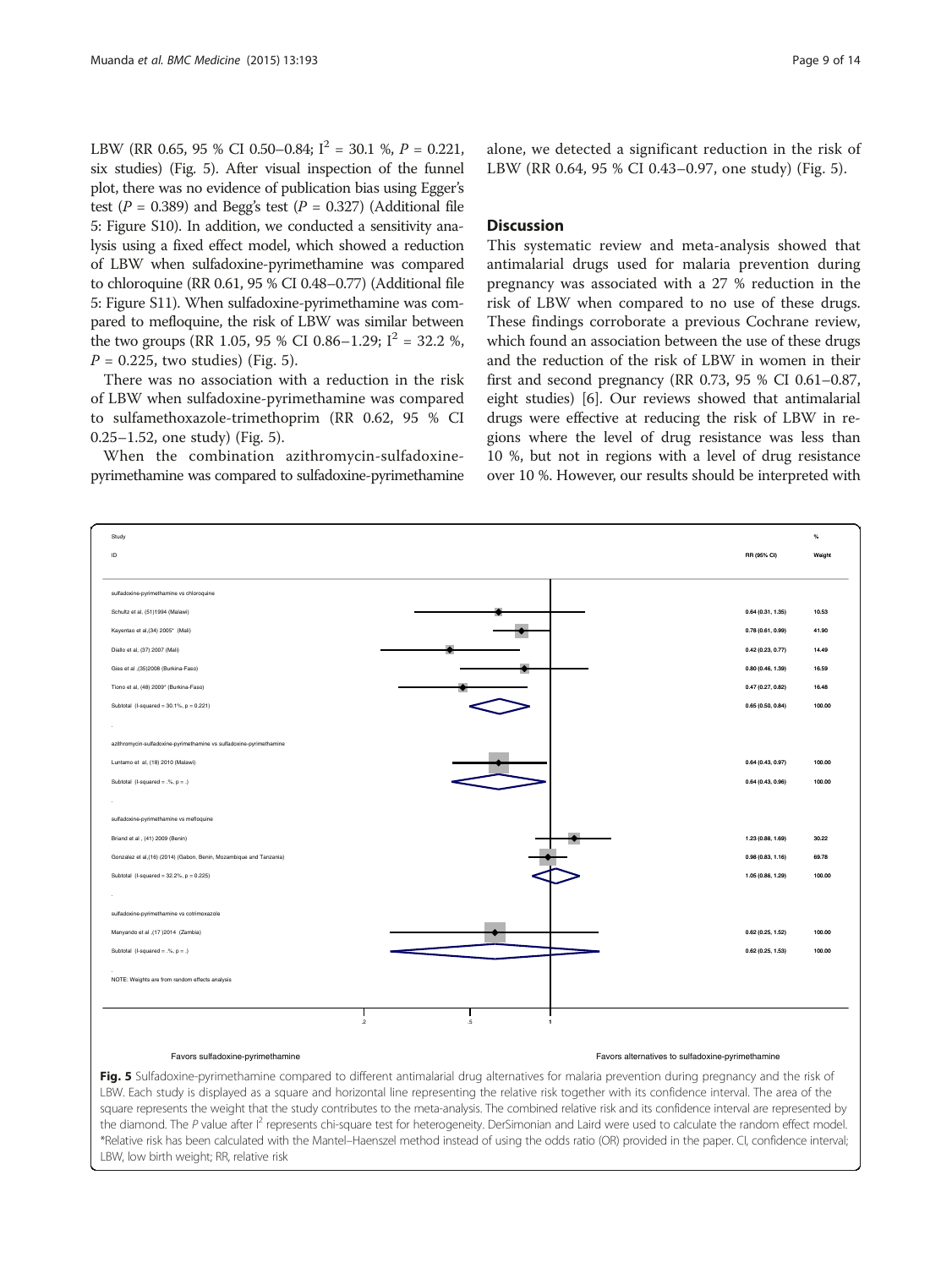caution given the limited number of studies included in each subgroup.

Similar findings were reported recently in a study showing that the effectiveness of sulfadoxine-pyrimethamine in preventing LBW varied with level of resistance to this medication [[11](#page-11-0)]. In contrast, an earlier meta-analysis published in 2007 showed that evaluating sulfadoxinepyrimethamine resistance on the efficacy of intermittent preventive therapy for malaria control during pregnancy found no association with the level of drug resistance [[10](#page-11-0)]. However, this finding was based on a small number of studies conducted in a region with a narrow range of resistance to sulfadoxine-pyrimethamine (19–26 %), which may explain the lack of association. In addition, we demonstrated that sulfadoxine-pyrimethamine was not associated with a reduction in the risk of LBW in East Africa, where the prevalence of dihydropteroate synthase 540E mutation exceeds 50 %. Moreover, the sextuple mutant parasite has also been recently reported in this region [[12\]](#page-11-0). Indeed, it is known that these mutations may interfere with sulfadoxine-pyrimethamine effectiveness [[12](#page-11-0)–[15\]](#page-12-0).

Three RCTs were included in our meta-analysis of East Africa [\[41, 49, 53](#page-12-0)]. The first one was conducted in Kabale in Uganda [[49\]](#page-12-0), a region where sextuple mutant haplotype (dhps 540E mutation with additional dhps 581G) were prevalent [\[12](#page-11-0)]. But, the second and third RCTs were performed in Mozambique where this mutation has not been reported yet [[41, 53](#page-12-0)]. Nonetheless, as it might take an average of 5 years between the collection of information on molecular markers and the date of publication of the results [\[12](#page-11-0)], the mutation might be present in Mozambique but not yet detected.

In contrast, another meta-analysis comparing the risk of LBW between women taking three or more doses of sulfadoxine/pyrimethamine to those taking two doses reported a similar risk of LBW in regions with prevalence of dihydropteroate synthase 540E mutation of less or over 50 % [[7](#page-11-0)]. A possible explanation was that an extra dose of sulfadoxine-pyrimethamine compensates for any reduction in efficacy of the two-dose regimen resulting from a progressive decrease of the duration of posttreatment prophylaxis. Nevertheless, this finding should be interpreted with caution. Indeed, it was based on a subgroup analysis with only two studies conducted in regions where the prevalence of dhps 540E mutation was over 50 % and five studies conducted in regions where the prevalence of dhps 540E mutation was less than 50 %. Therefore, a lack of statistical power could not be completely ruled out. However, the lack of association found in that study may also be explained by the fact that the two RCTs were conducted in regions where sextuple mutant parasites were absent.

Of note, East Africa is also a region where the prevalence of HIV infection is high; therefore, our findings highlight

the need to address the association between HIV and malaria co-infection and the occurrence of adverse pregnancy outcomes, such as LBW. Our study failed to demonstrate an interaction between gravidity and the effect of antimalarial drugs on the risk of LBW; however, this finding should be interpreted with caution given the low statistical power.

Compared to two doses of sulfadoxine-pyrimethamine, three doses or more was significantly associated with a 25 % reduction in the risk of LBW in this review. This result was similar to a recent meta-analysis, which showed a lower risk of LBW when three doses or more of sulfadoxine-pyrimethamine were compared to two doses [[7\]](#page-11-0).

When sulfadoxine-pyrimethamine was compared to mefloquine, the most promising alternative for malaria prevention during pregnancy, the risk of LBW was similar between the two groups. In contrast, when combination azithromycin-sulfadoxine-pyrimethamine was compared to sulfadoxine-pyrimethamine alone, we noted a 36 % reduction in the risk of LBW. However, we could not draw a definite conclusion given the limited data available in the literature. Furthermore, additional medicines for the prevention of malaria in pregnancy are the subject of trials underway through the Malaria in Pregnancy (MiP) Consortium.

To our knowledge, this is the most comprehensive and updated synthesis of all antimalarial drugs used for the prevention of malaria during pregnancy and the risk of LBW. In addition, our study evaluated the association between antimalarial drug resistance (based on treatment failures of antimalarial drugs at day 14 or 28 and on the prevalence of molecular markers of sulfadoxinepyrimethamine resistance in symptomatic children aged 6–59 months) and gravidity, and the protective effect of antimalarial drugs in reducing LBW. Furthermore, we attempted to explain heterogeneity between the studies and performed sensitivity analyses that showed the robustness of our results.

Nevertheless, this review has some limitations. First, measurement of antimalarial drug resistance was performed on infected children with acute malaria aged 6–59 months, which may not reflect the true resistance in asymptomatic pregnant women as they might still have partial immunity. Given that, it is currently recommended to use asymptomatic pregnant women instead of children under 5 years of age to assess the efficacy of IPT during pregnancy with sulfadoxine-pyrimethamine at different study sites [\[54](#page-12-0)]. Therefore, efforts are made to test and incorporate this new approach within national malaria control programs across Africa [\[55\]](#page-13-0). However, translating WHO recommendations into national malaria policy remains challenging. A study showed a discrepancy between current WHO recommendations during pregnancy and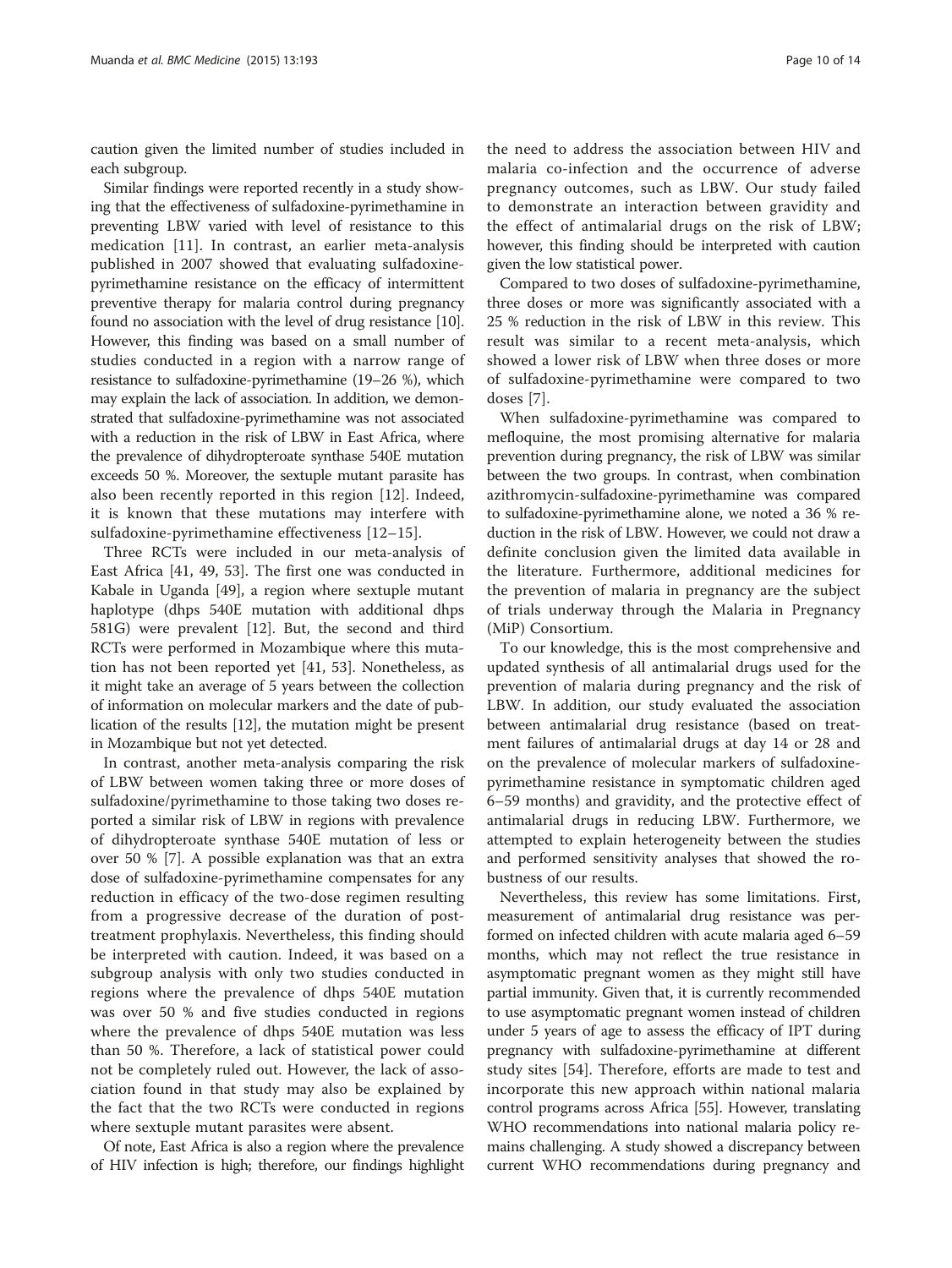the national malaria policy in five African countries [[56](#page-13-0)]. Therefore, considering that no alternative for sulfadoxinepyrimethamine will be available soon, the use of therapeutic failure to sulfadoxine-pyrimethamine in children under 5 years old still brings additional evidence to determine the threshold at which this drug fails to provide any benefit during pregnancy, especially in sites where data on molecular markers of *P. falciparum* resistance to sulfadoxine-pyrimethamine are not yet available, or data on efficacy of IPT with sulfadoxine-pyrimethamine measured among asymptomatic pregnant women in malaria sentinel sites are lacking [[11\]](#page-11-0).

Second, data on folic acid use, impregnated bed nets or the pattern of transmission of malaria were not available for each study to assess whether these factors may affect the protective effect of antimalarial drug in reducing LBW.

Third, approximately two-thirds of the studies included in this systematic review had a high risk of bias; however, after stratification of studies according to the risk of bias (high, unclear and low risk of bias) in the main meta-analysis, we found no significant difference between risk estimates of each subgroup using a metaregression analysis. Although there was a limited number of RCTs in each stratum of risk of bias, a recent simulation study showed that linear regression models require only two subjects per variable for an adequate estimation of regression coefficients, standard errors and confidence intervals [\[57\]](#page-13-0). Given that a meta-regression concept is similar to simple linear regression [[58](#page-13-0)], we are confident that our analysis gave an unbiased regression coefficient estimate even though it does not rule out a lack of statistical power. In addition, two out of four (50 %) studies with low risk of bias included in our main metaanalysis were conducted in regions where the prevalence of dihydropteroate synthase 540E exceeds 50 %. This may also explain the variability of the risk estimates between studies stratified according to the risk of bias (clinical heterogeneity).

Fourth, the median dropout rate of studies included in the review was 14.1 %. Furthermore, half of the studies reported using intention-to-treat analysis, but it was in fact an available case analysis because data were analyzed according to the assigned intervention for every participant for whom the outcome was obtained and no missing data were imputed. This may introduce a selection bias and limit the generalizability of this finding. However, when the rate of loss to follow-up and the rate of adverse events and foetal loss were provided in those trials, there was no significant difference between the exposed group and the control group in our main meta-analysis.

Fifth, we did not include unpublished data in our review, which may introduce a reporting bias in meta-analyses. Nevertheless, there was no evidence of publication bias when using a funnel plot or trim and fill method.

Sixth, there was no control for the dose or the method of delivery of mefloquine (IPT or weekly) in the study conducted by Nosten and colleagues in Thailand, which is a source of potential bias. However, when each study was removed one at a time from the main meta-analysis, there was no influence of each individual study on the overall meta-analysis summary estimate.

Seventh, the safety of antimalarial drugs during pregnancy is a concern. Despite the fact that many RCTs have reported antimalarial side effects, very few use appropriate methods of pharmacosurveillance to detect and evaluate safety signals. Therefore, there is a need to implement standardized methods of collecting and reporting adverse events in RCTs, which will help to build a centralized pharmacovigilance database and efficiently identify safety concerns.

Eighth, LBW may be a consequence of small for gestational age (SGA), preterm birth (PTB), or a combination of both. SGAs are not systematically reported in RCTs as an outcome of interest. In our review, only one RCT has reported SGA as one of the outcomes [[46](#page-12-0)]. However, a recent Cochrane systematic review and meta-analysis showed that antimalarial drugs were not associated with PTB [\[6](#page-11-0)]. Another meta-analysis also showed no difference in PTB when three doses or more of sulfadoxinepyrimethamine were compared to two doses of this drug [[7\]](#page-11-0). Therefore, the association found with LBW may mainly reflect an association with fetal growth rather than with PTB. Nonetheless, further RCTs assessing both SGA and PTB are needed.

Ninth, there is a potential for misclassification of the outcome of LBW as the timing of measurement, method of gestational age estimation and details on the scales used for birth weight were not often provided in RCTs included in our review. This may introduce a nondifferential outcome misclassification, which may bias estimates toward a null effect. However, this limitation regarding timing of measurement, method of gestational estimation and scales used for birth weight is common for RCTs conducted among pregnant women in malariaendemic regions [[59\]](#page-13-0). This highlights the need for a standardized method for birth weight measurement and reporting in future studies.

# Conclusions

In summary, prophylactic antimalarial drug use during pregnancy is associated with a reduction in the risk of LBW. There was a dose–response relationship in terms of risk reduction of LBW when three doses or more of sulfadoxine-pyrimethamine were compared to two doses. However, the level of antimalarial drug resistance but not gravidity modified the protective effect of antimalarial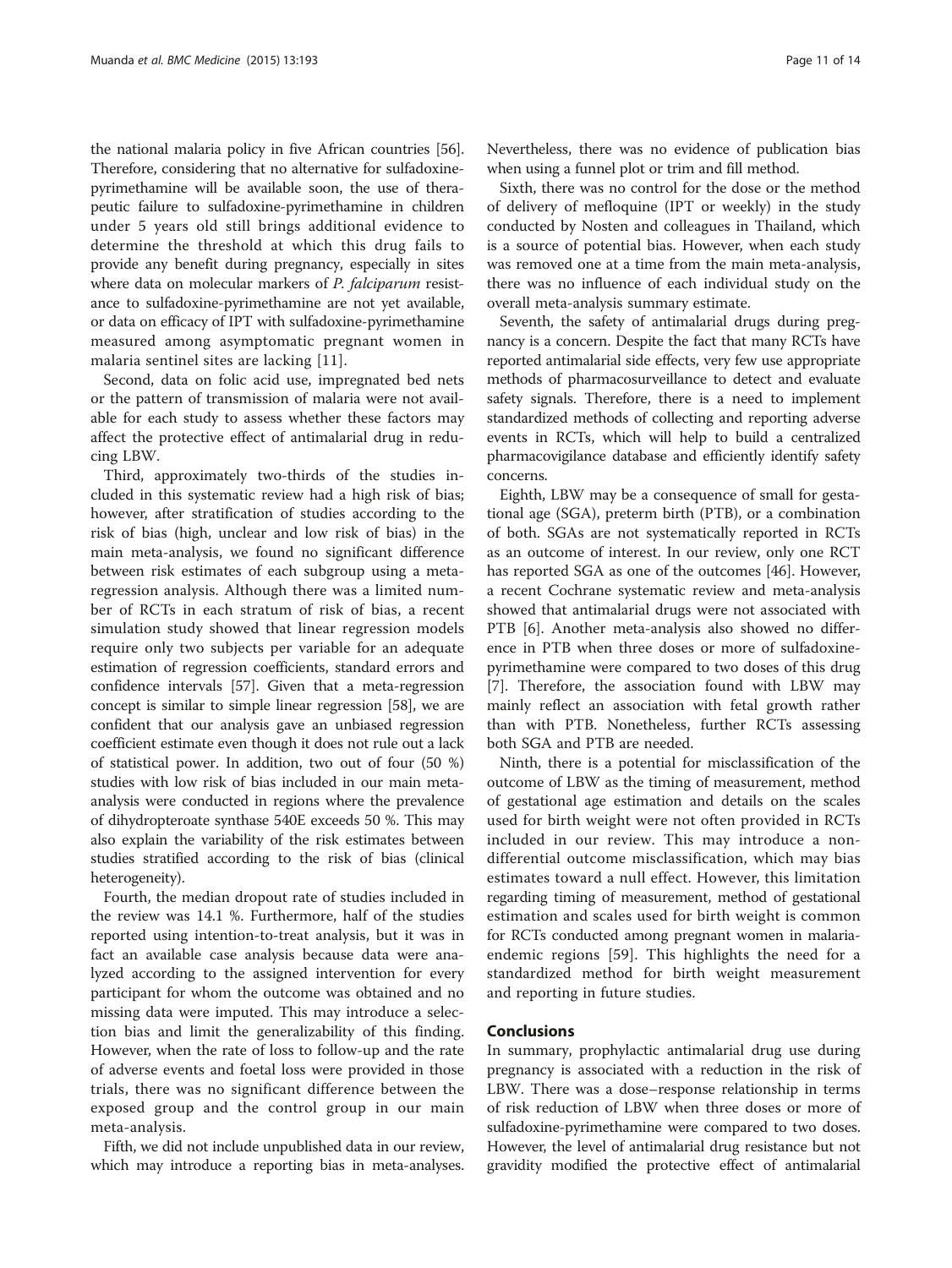<span id="page-11-0"></span>drug used for prevention of malaria during pregnancy in reducing the risk of LBW. Sulfadoxine-pyrimethamine may no longer be effective at preventing the risk of LBW in East Africa. To date, there are no suitable alternative drugs to replace sulfadoxine-pyrimethamine for malaria prevention during pregnancy in Africa but additional medicines for the prevention of malaria in pregnancy are the subject of trials underway through the MiP Consortium.

Our study supports the current WHO recommendation for IPT with three doses or more of sulfadoxinepyrimethamine during pregnancy for malaria prevention. However, there is an urgent need to re-evaluate the efficacy of IPT during pregnancy with sulfadoxine-pyrimethamine, especially in East Africa given the increase of resistance. Also, additional medicines to replace this medication are needed as no suitable alternative drug is available. The continued monitoring of the effectiveness of IPT during pregnancy with sulfadoxine-pyrimethamine in Africa is essential.

# Additional files

[Additional file 1:](http://www.biomedcentral.com/content/supplementary/s12916-015-0429-x-s1.docx) PRISMA checklist. (DOCX 30 kb)

[Additional file 2:](http://www.biomedcentral.com/content/supplementary/s12916-015-0429-x-s2.docx) Search strategy, PubMed. (DOCX 12 kb)

[Additional file 3:](http://www.biomedcentral.com/content/supplementary/s12916-015-0429-x-s3.docx) A summary of included studies. (DOCX 44 kb)

[Additional file 4:](http://www.biomedcentral.com/content/supplementary/s12916-015-0429-x-s4.docx) Risk of bias assessment of each RCT. (DOCX 26 kb)

[Additional file 5:](http://www.biomedcentral.com/content/supplementary/s12916-015-0429-x-s5.docx) Sensitivity analysis and test for publication bias. (DOCX 85 kb)

#### Abbreviations

CI: Confidence interval; dhfr: Dihydrofolate reductase; dhps: Dihydropteroate synthase; DSMB: Data and safety monitoring board; IPT: Intermittent preventive treatment; IPTi: Intermittent preventive treatment of infants; IQR: Interquartile range; IUGR: Intrauterine growth restriction; LBW: Low birth weight; MDG: Millennium Development Goal; MiP: Malaria in Pregnancy; OR: Odds ratio; PRISMA: Preferred Reporting Items for Systematic Reviews and Meta-Analysis; PTB: Preterm birth; RCT: Randomized controlled trial; RR: Risk ratio; SGA: Small for gestational age; WHO: World Health Organization.

#### Competing interests

AB is the Director of the Réseau Québécois de recherche sur le médicament (RQRM). SP is a steering committee member for the RQRM. FTM, SC, TB, FS, OS and LB are members of RQRM. These authors declare that they have no conflict of interest. The funders had no role in the study design, data collection and analysis, writing and decision to submit the manuscript for publication.

#### Authors' contributions

AB and FTM conceived the study. FTM and AB performed collection and extraction of data. FTM analyzed the data and AB supervised the analysis. FTM, SC, TB, FS, OS, SP, LB and AB participated in the assessment of the risk of bias in studies included in the review. FTM drafted the first manuscript. SC, TB, FS, OS, SP, LB and AB revised and approved the final manuscript. All authors read and approved the final version of the manuscript.

#### Authors' information

FTM is the recipient of the Sainte-Justine Hospital Foundation and the Foundation of Stars scholarship (Faculty of Pharmacy of the University of Montreal) and is a scholarship holder of the Canadian Network for Advanced Interdisciplinary Methods (CAN-AIM) for comparative effectiveness research. AB is recipient of a

career award from the Fonds de recherche du Québec – Santé (FRSQ) and is on the endowment Research Chair of the Famille Louis-Boivin on Medications, Pregnancy and Lactation at the Faculty of Pharmacy of the University of Montreal.

#### Acknowledgements

This research was funded by the Réseau Québécois de Recherche sur l'Usage des Médicaments (RQRUM). The authors would also like to thank Mr Patrice Dupont, librarian at the Faculty of Medicine of the University of Montreal, who kindly assisted with the search strategy.

#### Author details

<sup>1</sup> Faculty of Pharmacy, University of Montreal, 2940 Chemin de Polytechnique, Montreal, QC H3T 1J4, Canada. <sup>2</sup> Research Center, CHU Sainte-Justine, 3175 Chemin de la Côte-Sainte-Catherine, Montreal, QC H3T 1C5, Canada. <sup>3</sup>Faculty of Medicine, McGill University, 3605 Rue de la Montagne, Montreal, QC H3G 2M1, Canada.

# Received: 10 April 2015 Accepted: 17 July 2015 Published online: 14 August 2015

#### References

- 1. Kramer MS. Determinants of low birth weight: methodological assessment and meta-analysis. Bull World Health Organ. 1987;65:663–737.
- 2. Lundgren EM, Tuvemo T. Effects of being born small for gestational age on long-term intellectual performance. Best Pract Res Clin Endocrinol Metab. 2008;22:477–88.
- 3. Saenger P, Czernichow P, Hughes I, Reiter EO. Small for gestational age: short stature and beyond. Endocr Rev. 2007;28:219–51.
- 4. Eisele TP, Larsen DA, Anglewicz PA, Keating J, Yukich J, Bennett A, et al. Malaria prevention in pregnancy, birthweight, and neonatal mortality: a meta-analysis of 32 national cross-sectional datasets in Africa. Lancet Infect Dis. 2012;12:942–9.
- 5. Wagstaff A, Claeson M, Hecht RM, Gottret P, Fang Q. Millennium Development Goals for health: what will it take to accelerate progress? In: Jamison DT, Breman JG, Measham AR, Alleyne G, Claeson M, Evans DB, et al., editors. Disease control priorities in developing countries. 2nd ed. Washington, DC: The International Bank for Reconstruction and Development/The World Bank Group; 2006.
- 6. Radeva-Petrova D, Kayentao K, ter Kuile FO, Sinclair D, Garner P. Drugs for preventing malaria in pregnant women in endemic areas: any drug regimen versus placebo or no treatment. Cochrane Database Syst Rev. 2014;10, CD000169.
- 7. Kayentao K, Garner P, van Eijk AM, Naidoo I, Roper C, Mulokozi A, et al. Intermittent preventive therapy for malaria during pregnancy using 2 vs 3 or more doses of sulfadoxine-pyrimethamine and risk of low birth weight in Africa: systematic review and meta-analysis. JAMA. 2013;309:594–604.
- 8. World Health Organization (WHO): Methods for surveillance of antimalarial drug efficacy. Geneva: WHO; 2009. [http://whqlibdoc.who.int/publications/](http://whqlibdoc.who.int/publications/2009/9789241597531_eng.pdf) [2009/9789241597531\\_eng.pdf.](http://whqlibdoc.who.int/publications/2009/9789241597531_eng.pdf) Accessed 31 March 2015.
- 9. Sridaran S, McClintock SK, Syphard LM, Herman KM, Barnwell JW, Udhayakumar V. Anti-folate drug resistance in Africa: meta-analysis of reported dihydrofolate reductase (dhfr) and dihydropteroate synthase (dhps) mutant genotype frequencies in African Plasmodium falciparum parasite populations. Malar J. 2010;9:247.
- 10. ter Kuile FO, van Eijk AM, Filler SJ. Effect of sulfadoxine-pyrimethamine resistance on the efficacy of intermittent preventive therapy for malaria control during pregnancy: a systematic review. JAMA. 2007;297:2603–16.
- 11. Likwela JL, D'Alessandro U, Lokwa BL, Meuris S, Dramaix MW. Sulfadoxinepyrimethamine resistance and intermittent preventive treatment during pregnancy: a retrospective analysis of birth weight data in the Democratic Republic of Congo (DRC). Trop Med Int Health. 2012;17:322–9.
- 12. Naidoo I, Roper C. Mapping 'partially resistant', 'fully resistant', and 'super resistant' malaria. Trends Parasitol. 2013;29:505–15.
- 13. Gutman J, Kalilani L, Taylor S, Zhou Z, Wiegand RE, Thwai KL, et al. The A581G mutation in the gene encoding Plasmodium falciparum dihydropteroate synthetase reduces the effectiveness of sulfadoxine/pyrimethamine preventive therapy in Malawian pregnant women. J Infect Dis. 2015;211:1997–2005.
- 14. Harrington WE, Mutabingwa TK, Kabyemela E, Fried M, Duffy PE. Intermittent treatment to prevent pregnancy malaria does not confer benefit in an area of widespread drug resistance. Clin Infect Dis. 2011;53:224–30.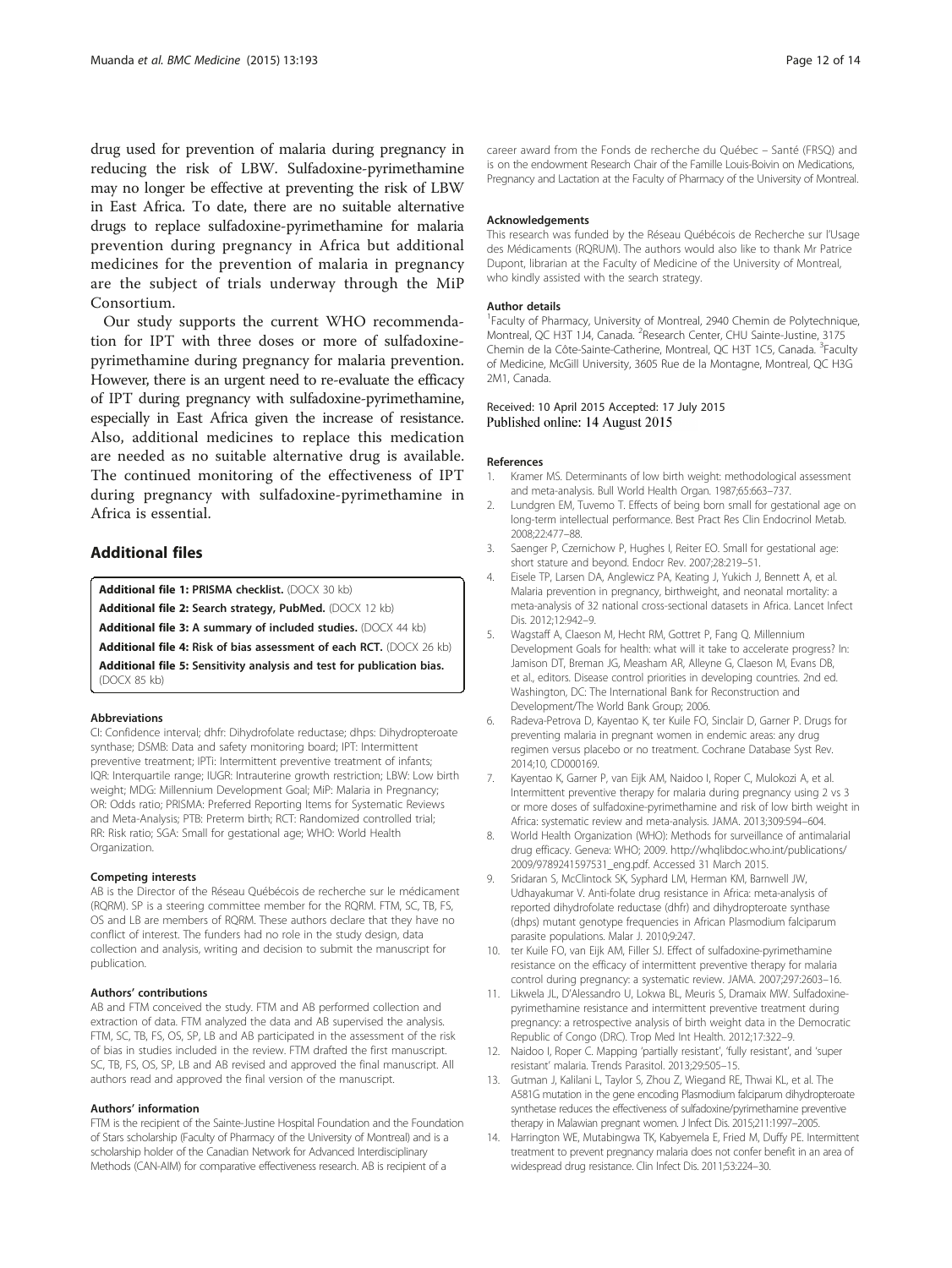- <span id="page-12-0"></span>15. Minja DT, Schmiegelow C, Mmbando B, Bostrom S, Oesterholt M, Magistrado P, et al. Plasmodium falciparum mutant haplotype infection during pregnancy associated with reduced birthweight, Tanzania. Emerg Infect Dis. 2013;19:1446–54.
- 16. Gonzalez R, Mombo-Ngoma G, Ouedraogo S, Kakolwa MA, Abdulla S, Accrombessi M, et al. Intermittent preventive treatment of malaria in pregnancy with mefloquine in HIV-negative women: a multicentre randomized controlled trial. PLoS Med. 2014;11, e1001733.
- 17. Manyando C, Njunju EM, Mwakazanga D, Chongwe G, Mkandawire R, Champo D, et al. Safety of daily co-trimoxazole in pregnancy in an area of changing malaria epidemiology: a phase 3b randomized controlled clinical trial. PLoS One. 2014;9, e96017.
- 18. Luntamo M, Kulmala T, Mbewe B, Cheung YB, Maleta K, Ashorn P. Effect of repeated treatment of pregnant women with sulfadoxine-pyrimethamine and azithromycin on preterm delivery in Malawi: a randomized controlled trial. Am J Trop Med Hyg. 2010;83:1212–20.
- 19. Liberati A, Altman DG, Tetzlaff J, Mulrow C, Gotzsche PC, Ioannidis JP, et al. The PRISMA statement for reporting systematic reviews and meta-analyses of studies that evaluate healthcare interventions: explanation and elaboration. BMJ. 2009;339:b2700.
- 20. Higgins JPT, Green S, editors. Cochrane handbook for systematic reviews of interventions 4.2.5 (updated May 2005). The Cochrane Library, issue 3, 2005. Chichester: John Wiley & Sons; 2005.
- 21. Gonzalez R, Desai M, Macete E, Ouma P, Kakolwa MA, Abdulla S, et al. Intermittent preventive treatment of malaria in pregnancy with mefloquine in HIV-infected women receiving cotrimoxazole prophylaxis: a multicenter randomized placebo-controlled trial. PLoS Med. 2014;11, e1001735.
- 22. D'Alessandro U. Antimalarial drug resistance: surveillance and molecular methods for national malaria control programmes. Mem Inst Oswaldo Cruz. 1998;93:627–30.
- 23. Naidoo I, Roper C. Drug resistance maps to guide intermittent preventive treatment of malaria in African infants. Parasitology. 2011;138:1469–79.
- 24. Plowe CV. Monitoring antimalarial drug resistance: making the most of the tools at hand. J Exp Biol. 2003;206:3745–52.
- 25. Higgins JP, Altman DG, Gotzsche PC, Juni P, Moher D, Oxman AD, et al. The Cochrane Collaboration's tool for assessing risk of bias in randomised trials. BMJ. 2011;343:d5928.
- 26. Savovic J, Jones HE, Altman DG, Harris RJ, Juni P, Pildal J, et al. Influence of reported study design characteristics on intervention effect estimates from randomized, controlled trials. Ann Intern Med. 2012;157:429–38.
- 27. DerSimonian R, Laird N. Meta-analysis in clinical trials. Control Clin Trials. 1986;7:177–88.
- 28. Higgins JP, Thompson SG. Quantifying heterogeneity in a meta-analysis. Stat Med. 2002;21:1539–58.
- 29. Egger M, Davey Smith G, Schneider M, Minder C. Bias in meta-analysis detected by a simple, graphical test. BMJ. 1997;315:629–34.
- 30. Begg CB, Mazumdar M. Operating characteristics of a rank correlation test for publication bias. Biometrics. 1994;50:1088–101.
- 31. Duval S, Tweedie R. Trim and fill: a simple funnel-plot-based method of testing and adjusting for publication bias in meta-analysis. Biometrics. 2000;56:455–63.
- 32. Mbaye A, Richardson K, Balajo B, Dunyo S, Shulman C, Milligan P, et al. A randomized, placebo-controlled trial of intermittent preventive treatment with sulphadoxine-pyrimethamine in Gambian multigravidae. Trop Med Int Health. 2006;11:992–1002.
- 33. Kayentao K, Kodio M, Newman RD, Maiga H, Doumtabe D, Ongoiba A, et al. Comparison of intermittent preventive treatment with chemoprophylaxis for the prevention of malaria during pregnancy in Mali. J Infect Dis. 2005;191:109–16.
- 34. Gies S, Coulibaly SO, Ouattara FT, Ky C, Brabin BJ, D'Alessandro U. A community effectiveness trial of strategies promoting intermittent preventive treatment with sulphadoxine-pyrimethamine in pregnant women in rural Burkina Faso. Malaria J. 2008;7:180.
- 35. Gies S, Coulibaly SO, Ouattara FT, D'Alessandro U. Individual efficacy of intermittent preventive treatment with sulfadoxine-pyrimethamine in primi- and secundigravidae in rural Burkina Faso: Impact on parasitaemia, anaemia and birth weight. Trop Med Int Health. 2009;14:174–82.
- 36. Diallo M, Dabo CA, Saye R, Yattara O, Diarra MA, Kayentao K, et al. Randomized clinical trial of two malaria prophylaxis regimens for pregnant women in Faladie, Mali. Med Trop (Mars). 2007;67:477–80.
- 37. Diakite OS, Kayentao K, Traore BT, Djimde A, Traore B, Diallo M, et al. Superiority of 3 over 2 doses of intermittent preventive treatment with

sulfadoxine-pyrimethamine for the prevention of malaria during pregnancy in mali: a randomized controlled trial. Clin Infect Dis. 2011;53:215–23.

- 38. Cot M, Roisin A, Barro D, Yada A, Verhave JP, Carnevale P, et al. Effect of chloroquine chemoprophylaxis during pregnancy on birth weight: Results of a randomized trial. Am J Trop Med Hyg. 1992;46:21–7.
- 39. Clerk CA, Bruce J, Affipunguh PK, Mensah N, Hodgson A, Greenwood B, et al. A randomized, controlled trial of intermittent preventive treatment with sulfadoxine-pyrimethamine, amodiaquine, or the combination in pregnant women in Ghana. J Infect Dis. 2008;198:1202–11.
- 40. Briand V, Bottero J, Noel H, Masse V, Cordel H, Guerra J, et al. Intermittent treatment for the prevention of malaria during pregnancy in Benin: a randomized, open-label equivalence trial comparing sulfadoxinepyrimethamine with mefloquine. J Infect Dis. 2009;200:991–1001.
- 41. Challis K, Osman NB, Cotiro M, Nordahl G, Dgedge M, Bergstrom S. Impact of a double dose of sulphadoxine-pyrimethamine to reduce prevalence of pregnancy malaria in southern Mozambique. Trop Med Int Health. 2004;9:1066–73.
- 42. Ndyomugyenyi R, Magnussen P. Chloroquine prophylaxis, iron/folic-acid supplementation or case management of malaria attacks in primigravidae in western Uganda: effects on congenital malaria and infant haemoglobin concentrations. Ann Trop Med Parasitol. 2000;94:759–68. discussion 769–770.
- 43. Filler SJ, Kazembe P, Thigpen M, Macheso A, Parise ME, Newman RD, et al. Randomized trial of 2-dose versus monthly sulfadoxine-pyrimethamine intermittent preventive treatment for malaria in HIV-positive and HIV-negative pregnant women in Malawi. J Infect Dis. 2006;194:286–93.
- 44. Valea I, Tinto H, Drabo MK, Huybregts L, Henry MC, Roberfroid D, et al. Intermittent preventive treatment of malaria with sulphadoxinepyrimethamine during pregnancy in Burkina Faso: effect of adding a third dose to the standard two-dose regimen on low birth weight, anaemia and pregnancy outcomes. Malar J. 2010;9:324.
- 45. Parise ME, Ayisi JG, Nahlen BL, Schultz LJ, Roberts JM, Misore A, et al. Efficacy of sulfadoxine-pyrimethamine for prevention of placental malaria in an area of Kenya with a high prevalence of malaria and human immunodeficiency virus infection. Am J Trop Med Hyg. 1998;59:813–22.
- 46. Nosten F, ter Kuile F, Maelankiri L, Chongsuphajaisiddhi T, Nopdonrattakoon L, Tangkitchot S, et al. Mefloquine prophylaxis prevents malaria during pregnancy: a double-blind, placebo-controlled study. J Infect Dis. 1994;169:595–603.
- 47. Tiono AB, Ouedraogo A, Bougouma EC, Diarra A, Konate AT, Nebie I, et al. Placental malaria and low birth weight in pregnant women living in a rural area of Burkina Faso following the use of three preventive treatment regimens. Malar J. 2009;8:224.
- Cot M, Le Hesran JY, Miailhes P, Esveld M, Etya'ale D, Breart G. Increase of birth weight following chloroquine chemoprophylaxis during the first pregnancy: results of a randomized trial in Cameroon. Am J Trop Med Hyg. 1995;53:581–5.
- 49. Ndyomugyenyi R, Clarke SE, Hutchison CL, Hansen KS, Magnussen P. Efficacy of malaria prevention during pregnancy in an area of low and unstable transmission: an individually-randomised placebo-controlled trial using intermittent preventive treatment and insecticide-treated nets in the Kabale Highlands, southwestern Uganda. Trans R Soc Trop Med Hyg. 2011;105:607–16.
- 50. Schultz LJ, Steketee RW, Macheso A, Kazembe P, Chitsulo L, Wirima JJ. The efficacy of antimalarial regimens containing sulfadoxine-pyrimethamine and/or chloroquine in preventing peripheral and placental Plasmodium falciparum infection among pregnant women in Malawi. Am J Trop Med Hyg. 1994;51:515–22.
- 51. Tukur IU, Thacher TD, Sagay AS, Madaki JKA. A comparison of sulfadoxinepyrimethamine with chloroquine and pyrimethamine for prevention of malaria in pregnant Nigerian women. Am J Trop Med Hyg. 2007;76:1019–23.
- 52. Greenwood BM, Greenwood AM, Snow RW, Byass P, Bennett S, Hatib-N'Jie AB. The effects of malaria chemoprophylaxis given by traditional birth attendants on the course and outcome of pregnancy. Trans R Soc Trop Med Hyg. 1989;83:589–94.
- 53. Menendez C, Bardaji A, Sigauque B, Romagosa C, Sanz S, Serra-Casas E, et al. A randomized placebo-controlled trial of intermittent preventive treatment in pregnant women in the context of insecticide treated nets delivered through the antenatal clinic. PLoS One. 2008;3, e1934.
- 54. Brabin BJ, Warsame M, Uddenfeldt-Wort U, Dellicour S, Hill J, Gies S, et al. Monitoring and evaluation of malaria in pregnancy - developing a rational basis for control. Malar J. 2008;7:S6.